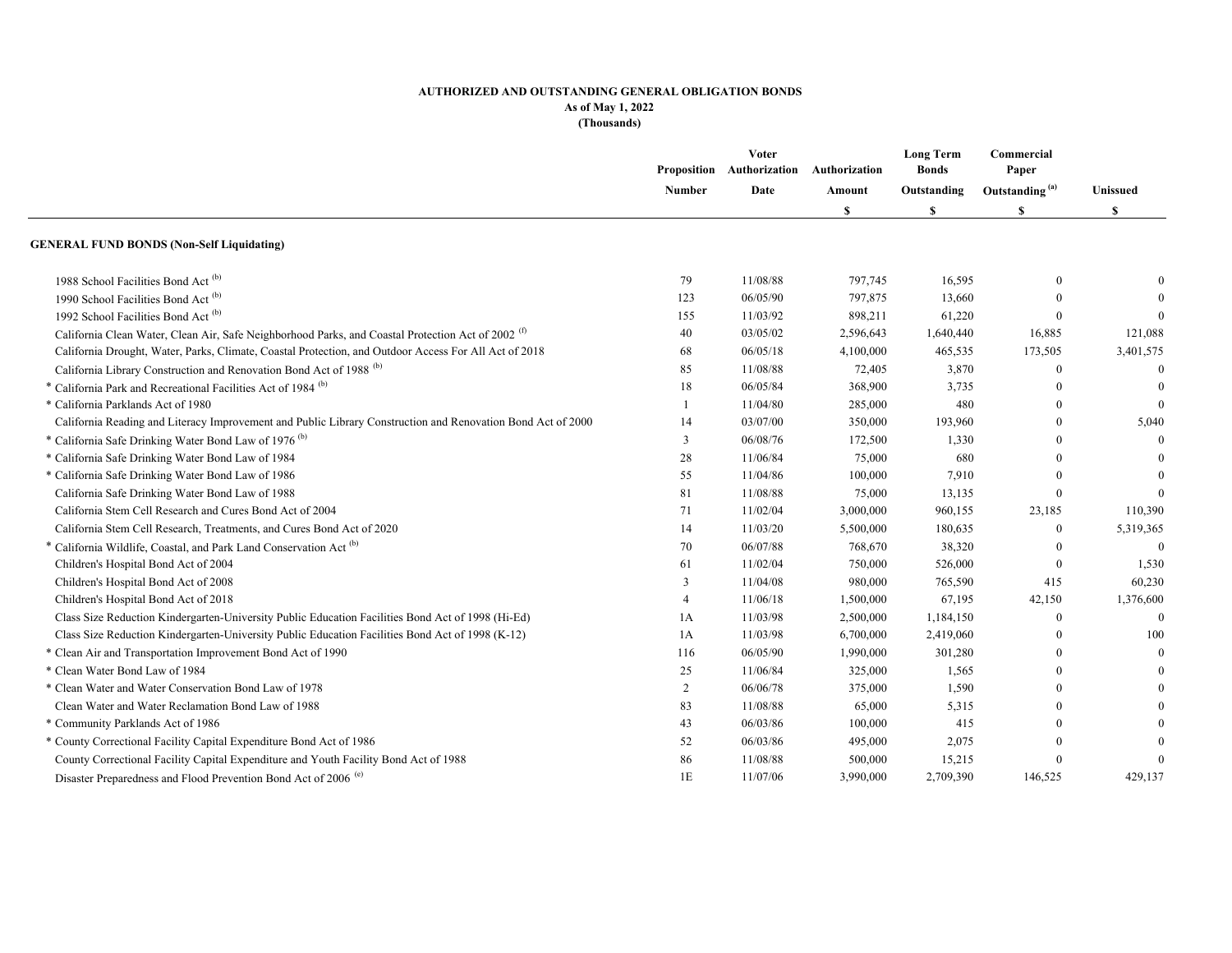#### **AUTHORIZED AND OUTSTANDING GENERAL OBLIGATION BONDS As of May 1, 2022**

**(Thousands)**

|                                                                                                                               | Proposition<br>Number | Voter<br>Authorization | Authorization | <b>Long Term</b><br><b>Bonds</b><br>Outstanding<br>S | Commercial<br>Paper<br>Outstanding <sup>(a)</sup><br>\$ | Unissued<br>\$ |
|-------------------------------------------------------------------------------------------------------------------------------|-----------------------|------------------------|---------------|------------------------------------------------------|---------------------------------------------------------|----------------|
|                                                                                                                               |                       | Date                   | Amount        |                                                      |                                                         |                |
|                                                                                                                               |                       |                        | \$            |                                                      |                                                         |                |
| <b>GENERAL FUND BONDS (Non-Self Liquidating)</b>                                                                              |                       |                        |               |                                                      |                                                         |                |
| Earthquake Safety and Public Buildings Rehabilitation Bond Act of 1990 <sup>(g)</sup>                                         | 122                   | 06/05/90               | 292,510       | 10,510                                               | $\Omega$                                                | $\mathbf{0}$   |
| * Fish and Wildlife Habitat Enhancement Act of 1984                                                                           | 19                    | 06/05/84               | 85,000        | 2,650                                                | $\Omega$                                                | $\theta$       |
| Higher Education Facilities Bond Act of 1988                                                                                  | 78                    | 11/08/88               | 600,000       | 7,150                                                |                                                         | $\theta$       |
| Higher Education Facilities Bond Act of June 1990                                                                             | 121                   | 06/05/90               | 450,000       | 13,440                                               |                                                         | 540            |
| Higher Education Facilities Bond Act of June 1992                                                                             | 153                   | 06/02/92               | 900,000       | 87,690                                               | $\theta$                                                | $\Omega$       |
| Highway Safety, Traffic Reduction, Air Quality, and Port Security Bond Act of 2006                                            | 1B                    | 11/07/06               | 19,925,000    | 14,178,860                                           | 101,565                                                 | 710,205        |
| Housing and Emergency Shelter Trust Fund Act of 2002                                                                          | 46                    | 11/05/02               | 2,100,000     | 102,485                                              | $\mathbf{0}$                                            | 71,395         |
| Housing and Emergency Shelter Trust Fund Act of 2006                                                                          | 1 <sup>C</sup>        | 11/07/06               | 2,850,000     | 830,700                                              | 26,320                                                  | 252,995        |
| Housing and Homeless Bond Act of 1990                                                                                         | 107                   | 06/05/90               | 150,000       | 190                                                  | $\theta$                                                | $\theta$       |
| Kindergarten Through Community College Public Education Facilities Bond Act of 2016 (CCC)                                     | 51                    | 11/08/16               | 2,000,000     | 434,510                                              | 11,610                                                  | 1,504,170      |
| Kindergarten Through Community College Public Education Facilities Bond Act of 2016 (K-12)                                    | 51                    | 11/08/16               | 7,000,000     | 4,863,120                                            | 23,385                                                  | 1,459,985      |
| Kindergarten-University Public Education Facilities Bond Act of 2002 (Hi-Ed)                                                  | 47                    | 11/05/02               | 1,650,000     | 1,028,215                                            | $\theta$                                                | $\mathbf{0}$   |
| Kindergarten-University Public Education Facilities Bond Act of 2002 (K-12)                                                   | 47                    | 11/05/02               | 11,400,000    | 6,702,775                                            |                                                         | 5,455          |
| Kindergarten-University Public Education Facilities Bond Act of 2004 (Hi-Ed)                                                  | 55                    | 03/02/04               | 2,300,000     | 1,524,515                                            | $\theta$                                                | 58,019         |
| Kindergarten-University Public Education Facilities Bond Act of 2004 (K-12)                                                   | 55                    | 03/02/04               | 10,000,000    | 6,247,650                                            | 3,460                                                   | 16,160         |
| Kindergarten-University Public Education Facilities Bond Act of 2006 (Hi-Ed)                                                  | 1D                    | 11/07/06               | 3,087,000     | 2,386,810                                            | $\theta$                                                | 38,775         |
| Kindergarten-University Public Education Facilities Bond Act of 2006 (K-12)                                                   | 1D                    | 11/07/06               | 7,329,000     | 5,126,605                                            | 1,560                                                   | 168,560        |
| * New Prison Construction Bond Act of 1986                                                                                    | 54                    | 11/04/86               | 500,000       | 895                                                  | $\theta$                                                | $\Omega$       |
| New Prison Construction Bond Act of 1988                                                                                      | 80                    | 11/08/88               | 817,000       | 2,195                                                | $\theta$                                                | 1,245          |
| New Prison Construction Bond Act of 1990                                                                                      | 120                   | 06/05/90               | 450,000       | 585                                                  | $\Omega$                                                | 605            |
| Passenger Rail and Clean Air Bond Act of 1990                                                                                 | 108                   | 06/05/90               | 1,000,000     | 935                                                  | $\Omega$                                                | $\theta$       |
| Public Education Facilities Bond Act of 1996 (Higher Education)                                                               | 203                   | 03/26/96               | 975,000       | 280,580                                              | $\Omega$                                                | 4,650          |
| Public Education Facilities Bond Act of 1996 (K-12) <sup>(c)</sup>                                                            | 203                   | 03/26/96               | 2,012,035     | 411,350                                              | $\Omega$                                                | $\Omega$       |
| Safe Drinking Water, Clean Water, Watershed Protection, and Flood Protection Act (e)                                          | 13                    | 03/07/00               | 1,884,000     | 1,016,745                                            | $\theta$                                                | 43,346         |
| Safe Drinking Water, Water Quality and Supply, Flood Control, River and Coastal Protection Bond Act of 2006 <sup>(e)(f)</sup> | 84                    | 11/07/06               | 5,266,357     | 3,201,415                                            | 87,200                                                  | 796,807        |
| Safe Neighborhood Parks, Clean Water, Clean Air, and Coastal Protection Bond Act of 2000                                      | 12                    | 03/07/00               | 2,100,000     | 962,685                                              | 9,465                                                   | 19,440         |
| Safe, Clean, Reliable Water Supply Act <sup>(e)</sup>                                                                         | 204                   | 11/05/96               | 969,500       | 336,715                                              | $\mathbf{0}$                                            | 62,915         |
| Safe, Reliable High-Speed Passenger Train Bond Act for the 21st Century                                                       | 1A                    | 11/04/08               | 9,950,000     | 2,679,535                                            | 105,695                                                 | 5,254,085      |
| * School Building and Earthquake Bond Act of 1974                                                                             |                       | 11/05/74               | 150,000       | 6,650                                                | $\Omega$                                                | $\theta$       |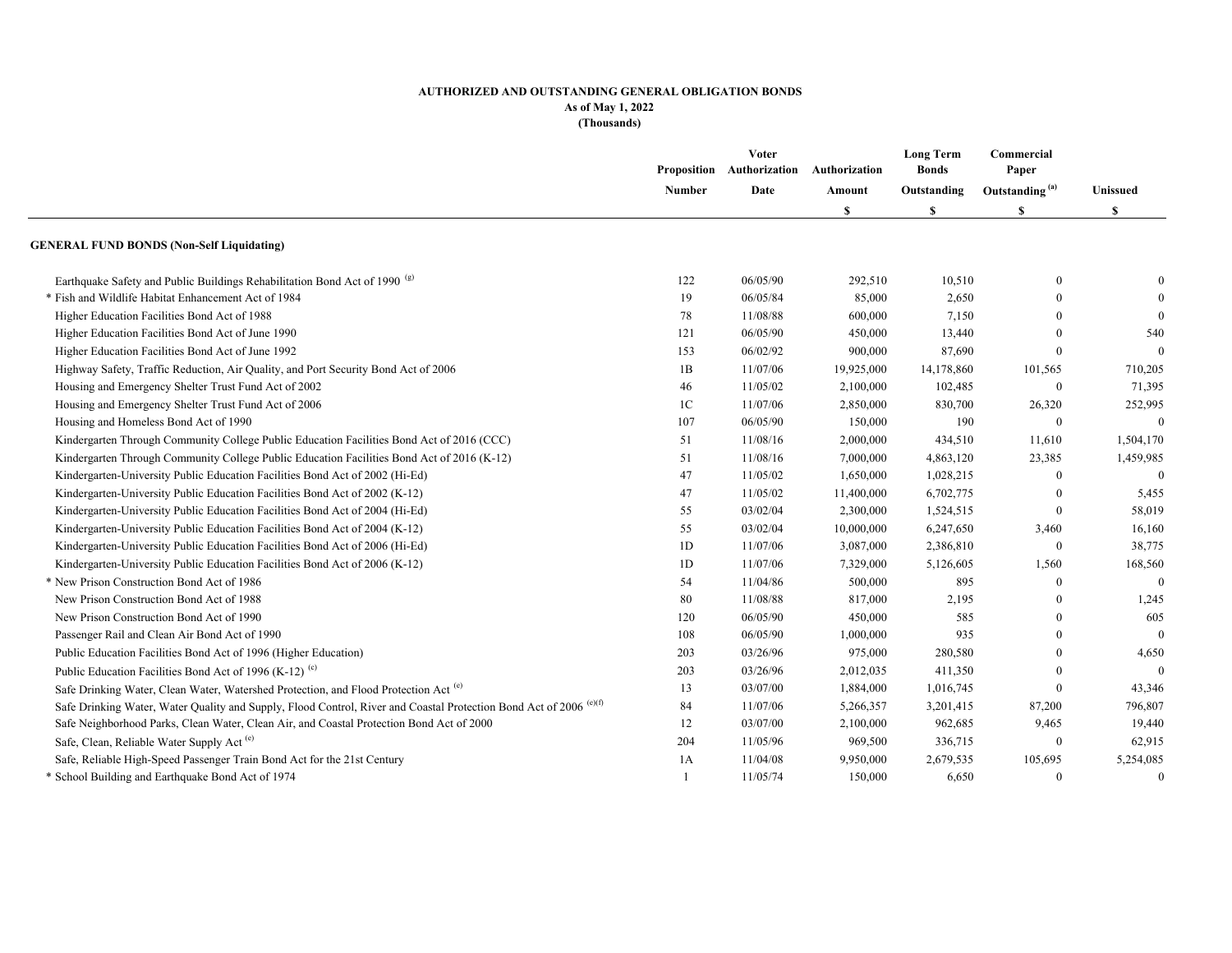#### **AUTHORIZED AND OUTSTANDING GENERAL OBLIGATION BONDS As of May 1, 2022**

**(Thousands)**

|                                                                                               | Proposition | Voter<br>Authorization | Authorization | <b>Long Term</b><br><b>Bonds</b> | Commercial<br>Paper |                            |          |
|-----------------------------------------------------------------------------------------------|-------------|------------------------|---------------|----------------------------------|---------------------|----------------------------|----------|
|                                                                                               | Number      |                        | Date          | Amount                           | Outstanding         | Outstanding <sup>(a)</sup> | Unissued |
|                                                                                               |             |                        | S             | S                                | S                   | S                          |          |
| <b>GENERAL FUND BONDS (Non-Self Liquidating)</b>                                              |             |                        |               |                                  |                     |                            |          |
| School Facilities Bond Act of 1990                                                            | 146         | 11/06/90               | 800,000       | 19,535                           | $\theta$            | $\theta$                   |          |
| School Facilities Bond Act of 1992                                                            | 152         | 06/02/92               | 1,900,000     | 89,205                           | $\mathbf{0}$        | 10,280                     |          |
| Seismic Retrofit Bond Act of 1996                                                             | 192         | 03/26/96               | 2,000,000     | 685,785                          | $\Omega$            | $\Omega$                   |          |
| * State, Urban, and Coastal Park Bond Act of 1976                                             | 2           | 11/02/76               | 280,000       | 1,330                            | $\theta$            | $\mathbf{0}$               |          |
| Veterans Homes Bond Act of 2000                                                               | 16          | 03/07/00               | 50,000        | 30,055                           | $\theta$            | 975                        |          |
| Veterans Housing and Homeless Prevention Bond Act of 2014                                     | 41          | 06/03/14               | 600,000       | 148,270                          | 49,560              | 387,040                    |          |
| Veterans and Affordable Housing Bond Act of 2018                                              |             | 11/06/18               | 3,000,000     | 169,150                          | 62,700              | 2,767,100                  |          |
| Voting Modernization Bond Act of 2002                                                         | 41          | 03/05/02               | 200,000       | 41,365                           | 1,355               | 12,670                     |          |
| Water Conservation Bond Law of 1988 <sup>(g)</sup>                                            | 82          | 11/08/88               | 54,765        | 7,610                            | $\theta$            | $\theta$                   |          |
| * Water Conservation and Water Quality Bond Law of 1986 <sup>(e)</sup>                        | 44          | 06/03/86               | 136,500       | 9,360                            | $\Omega$            | 230                        |          |
| Water Quality, Supply, and Infrastructure Improvement Act of 2014 <sup>(1)</sup>              |             | 11/04/14               | 7,465,000     | 1,773,040                        | 208,960             | 5,231,365                  |          |
| Water Security, Clean Drinking Water, Coastal and Beach Protection Act of 2002 <sup>(e)</sup> | 50          | 11/05/02               | 3,345,000     | 2,196,740                        | 38,525              | 204,039                    |          |
| <b>Total General Fund Bonds</b>                                                               |             |                        | 158,251,616   | 69,220,105                       | 1,134,025           | 29,908,106                 |          |